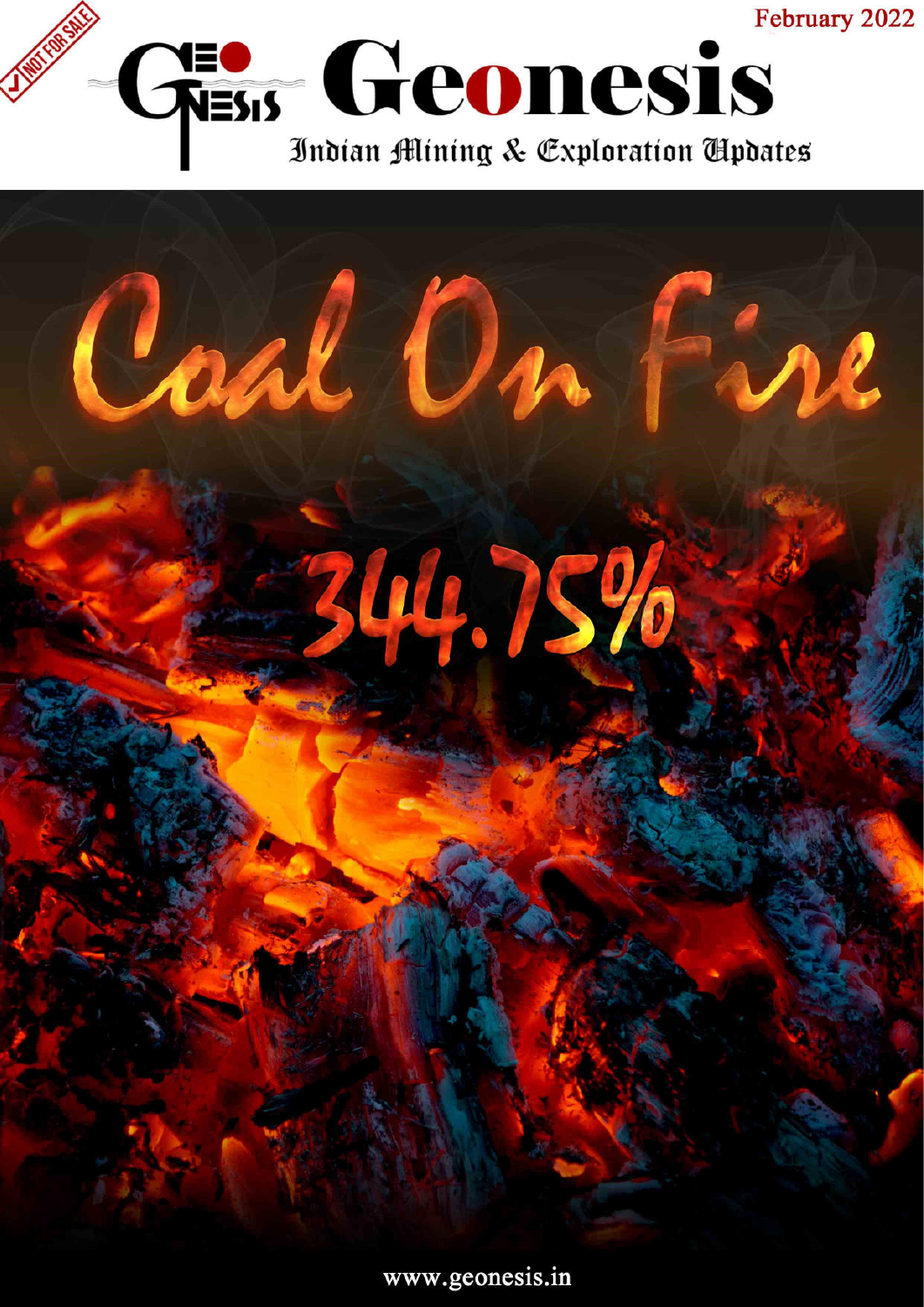# **North-East States of Assam & Arunachal Sets Prices of Coal on Fire with Aggressive Bids of 288.75 & 344.75% placed by State Mining Corporations**

The Blocks in North-Eastern states of Arunachal Pradesh & Assam saw aggressive bidding by State Mining Corporations with Assam Mineral Development Corporation Limited placing the highest bid of 288.75% for Garampani Block in Dima-Hasaoin, Assam while Arunachal Block saw the Biggest Bid and setting new record of 344.75% for Namchik-Namphuk coalfield in Changlang district by Platinum Alloys Private Limited.

BS Ispat Ltd emerged as the highest bidder for Majra mine in Maharashtra, Assam Mineral Development Corporation bagged Garampani coal block in Assam.

The second and third days of auction of coal

blocks for commercial use saw Jindal Steel and Power bagging Utkal-C coal mine in Odisha, while Hindalco Industries made the highest bid for Meenakshi mine in the eastern state of Odisha. While BS Ispat Ltd emerged as the highest bidder for Majra mine in Maharashtra,

The government has put on sale 10 coal mines in the third round of [commercial coal](https://www.business-standard.com/topic/commercial-coal-mining)  [mining.](https://www.business-standard.com/topic/commercial-coal-mining)

"On the 2nd and 3rd day of the e-auction (February 9-10), cumulative five coal mines were put up for auction," the statement said.

The five coal mines are fully explored and have total geological reserves of 528.051 million tonne.

The cumulative peak rated capacity (PRC) for these coal mines is 16.07 million tonne per annum (MTPA).

On the first day of auction on February 8, five blocks were sold.

Dalmia Cement Bharat Ltd had emerged as the highest bidder for two coal blocks in Jharkhand.

While Mahanadi Mines and Minerals emerged as the highest bidder for a coal block in Odisha, Yazdani Steel And Power was the highest bidder for another coal mine in Odisha, coal ministry had said in a statement on Tuesday.

| SI <sub>NO</sub> | <b>NAME OF THE</b><br><b>MINE</b> | <b>STATE</b>         | <b>PRC</b><br>(MTPA) | <b>GEOLOGICAL</b><br><b>RESERVES</b><br>(MT) | <b>CLOSING BID SUBMITTED BY</b>                          | <b>RESERVE</b><br>PRICE(%) | <b>FINAL OFFER</b><br>(%) |
|------------------|-----------------------------------|----------------------|----------------------|----------------------------------------------|----------------------------------------------------------|----------------------------|---------------------------|
| $\mathbf{1}$     | Bankhui                           | <b>Odisha</b>        | <b>NA</b>            | 800.00                                       | Yazdani Steel And Power Limited/ 274545                  | 4.00                       | 18.00                     |
| 2                | Bijahan                           | <b>Odisha</b>        | 5.26                 | 327.05                                       | Minerals<br>Mahanadi Mines And<br>Private Limited/237318 | 4.00                       | 14.00                     |
| 3 & 4            | Brinda & Sasai Uharkhand          |                      | 0.68                 | 61.05                                        | Dalmia Cement Bharat Limited/ 65013                      | 4.00                       | 8.00                      |
| 5                | Koiajan                           | Assam                | 0.004                | 0.06                                         | Assam Mineral Development Corporation<br>Limited/265144  | 4.00                       | 81.50                     |
| 6                | Meenakshi                         | <b>Odisha</b>        | 12.00                | 285.23                                       | Hindalco Industries Limited/64856                        | 4.00                       | 10.25                     |
| $\overline{7}$   | Garamapani                        | Assam                | 0.02                 | 0.468                                        | Assam Mineral Development Corporation<br>Limited/265144  | 4.00                       | 288.25                    |
| 8                | Majra                             | Maharash-<br>ltra    | 0.48                 | 31.036                                       | BS Ispat Limited/64979                                   | 4.00                       | 18.25                     |
| 9                | Utkal-c                           | <b>Odisha</b>        | 3.37                 | 196.347                                      | Jindal Steel And Power Limited/64898                     | 4.00                       | 45.00                     |
| 10               | Namchik<br>Namphuk                | Arunachal<br>Pradesh | 0.20                 | 14.970                                       | Winner Name Awaited                                      | 4.00                       | 344.75                    |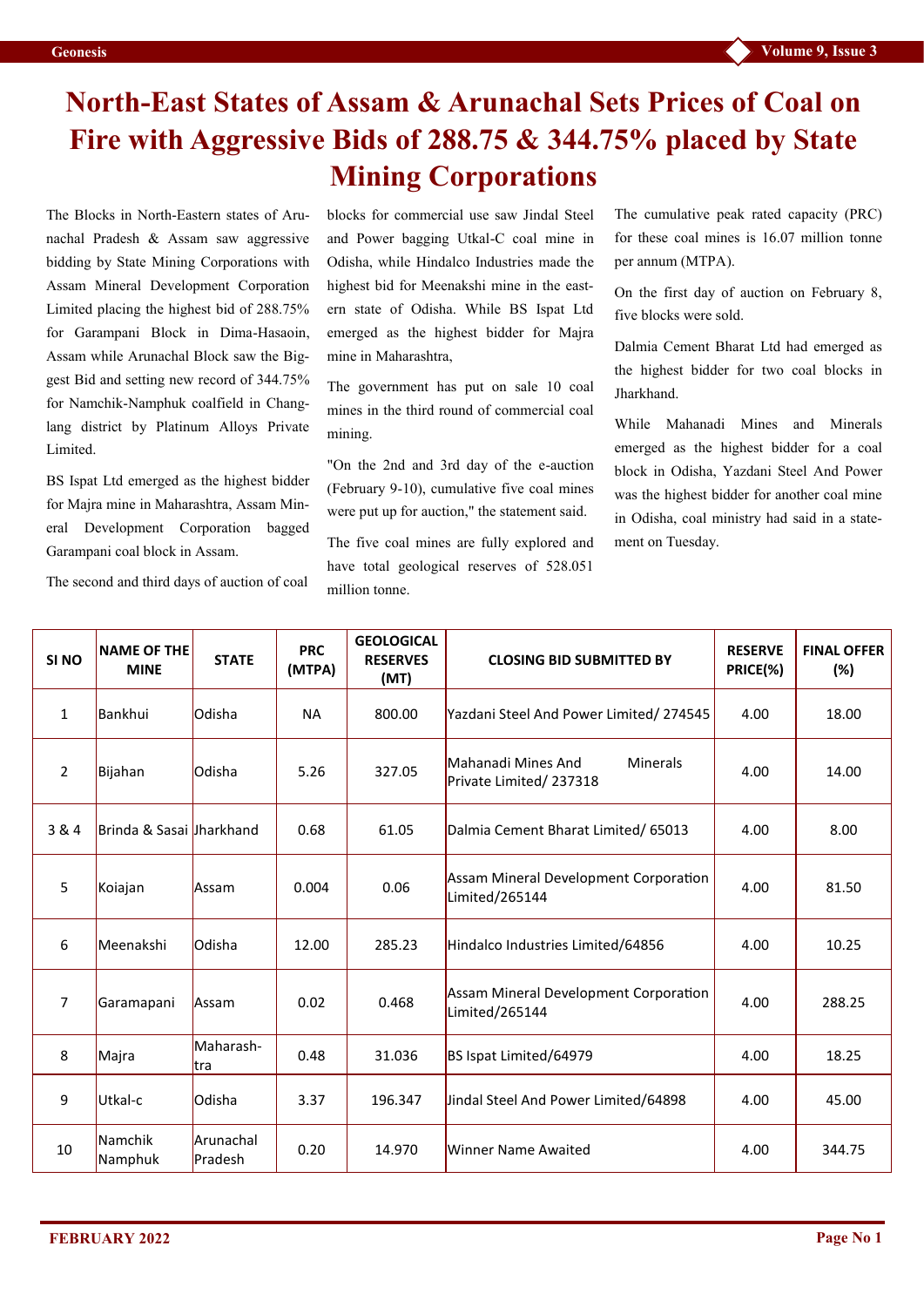### **Centre firm on auctioning of Singareni coal mine blocks**

The Union minister said the decision to auction the four coal blocks of Singareni had been taken in pursuance of the recommendations of a high-level committee

Despite repeated appeals by the Telangana government, the Centre is firm on the auction of four blocks of coal mines being operated by to state-run Singareni Collieries Company Limited (SCCL) in northern Telangana.

Union minister for parliamentary affairs, coal and mines Prahlad Joshi made this clear in a written reply to a question raised by to Telangana Congress MP N Uttam Kumar Reddy in Lok Sabha on Wednesday.

The four coal mines of Singareni Collieries – KalyanKhani block-6, Koyagudem block-3, Sathupalli block-6 and Shravanapalli – are put up for sale under the fourth tranche of auction as per the provisions of the Mines and Minerals (Development and Regulation) Act, 1957.

The SCCL is a public sector undertaking and a joint venture of Telangana government and the Centre with an equity of 51 and 49 percent respectively. The coal mines are spread over Adilabad, Karimnagar, Khammam, and Warangal districts.

The Union minister said the decision to

auction the four coal blocks of Singareni had been taken in pursuance of the recommendations of a high-level committee, constituted under the Chairmanship of Vice Chairman, NITI Aayog on coal sector in June, 2019.

He said it was decided that the ministry of coal shall gradually shift towards allocation of coal blocks through auction only. "After one year, the direct allotment route shall be closed except under exceptional circumstances to be determined by the ministry," Joshi said.

The minister admitted that the Centre had received requests from the SCCL management for the outright allocation of these coal blocks to the company. "However, the coal ministry has decided that there is no need for such reservation of coal blocks to the SCCL, as it will become a precedent for others," he said, adding that the application of the SCCL had been disposed of.

Joshi said an attempt was made to auction the four coal blocks of SCCL in December 2021 after following the due process initiated in August. The auction was held by a nominated authority on December 15, 2021.

However, the authority informed the ministry that no bid was received for Sattupalli Block-III, Shravanapalli and KalyanKhani

Block-6 and the auction was annulled. One bid was received for Koyagudem block-III, but it was also annulled, as according to the policy, single bids are not accepted in the first attempt.

"These coal mines will be put up for auction again in the next tranche. The SCCL also can bid for the same by participating in the auction along with others," the Union minister said.

The Telangana RashtraSamithi government has been strongly opposing the auctioning of the coal blocks of Singareni Collieries. The Telangana Boggu Gani Karmika Sangham (TBGKS), affiliated to the TRS and the recognised trade union of the Singareni Collieries, held a three-day strike from December 9, in protest against the privatisation move.

Other major unions like Indian National Trade Union Congress (INTUC), All India Trade Union Congress (AITUC) and Hindustan MazdoorSangh (HMS) also took part on the agitation. "About 43,000 employees took part in the agitation and stalled the production in all the coal mines demanding that the Centre withdraw the privatisation move," Miryal Reddy, TBGKS general secretary, said.

**Source: Hindustan Times**

### **4 coal conversion projects to help achieve gasification by 2030: Joshi**

Coal Minister Pralhad Joshi on Tuesday said that four projects for conversion of coal to clean energy will help in achieving the target of 100 million tonnes (MT) coal gasification by 2030.

Coal Minister [Pralhad Joshi](https://www.business-standard.com/topic/pralhad-joshi) on Tuesday said that four projects for conversion of coal to [clean energy](https://www.business-standard.com/topic/clean-energy) with private sector capital investment of Rs 30,130 crore will help in

achieving the target of 100 million tonnes (MT) coal gasification by 2030.

Finance Minister Nirmala Sitharaman in her budget speech 2022-23 announced setting up of four pilot projects for coal gasification.

Gasification of coal is a process in which coal is partially oxidated by air, oxygen, steam or carbon dioxide under controlled

conditions to produce a fuel gas.

"Thank you PM @narendramodiji, FM @nsitharamanji for envisioning a green economy & encouraging generation of clean ener[gy](https://www.business-standard.com/topic/clean-energy) in the #AatmaNirbharBharatKaBudget. 4 projects for conversion of coal to clean ener[gy](https://www.business-standard.com/topic/clean-energy) have been announced at pvt sector capital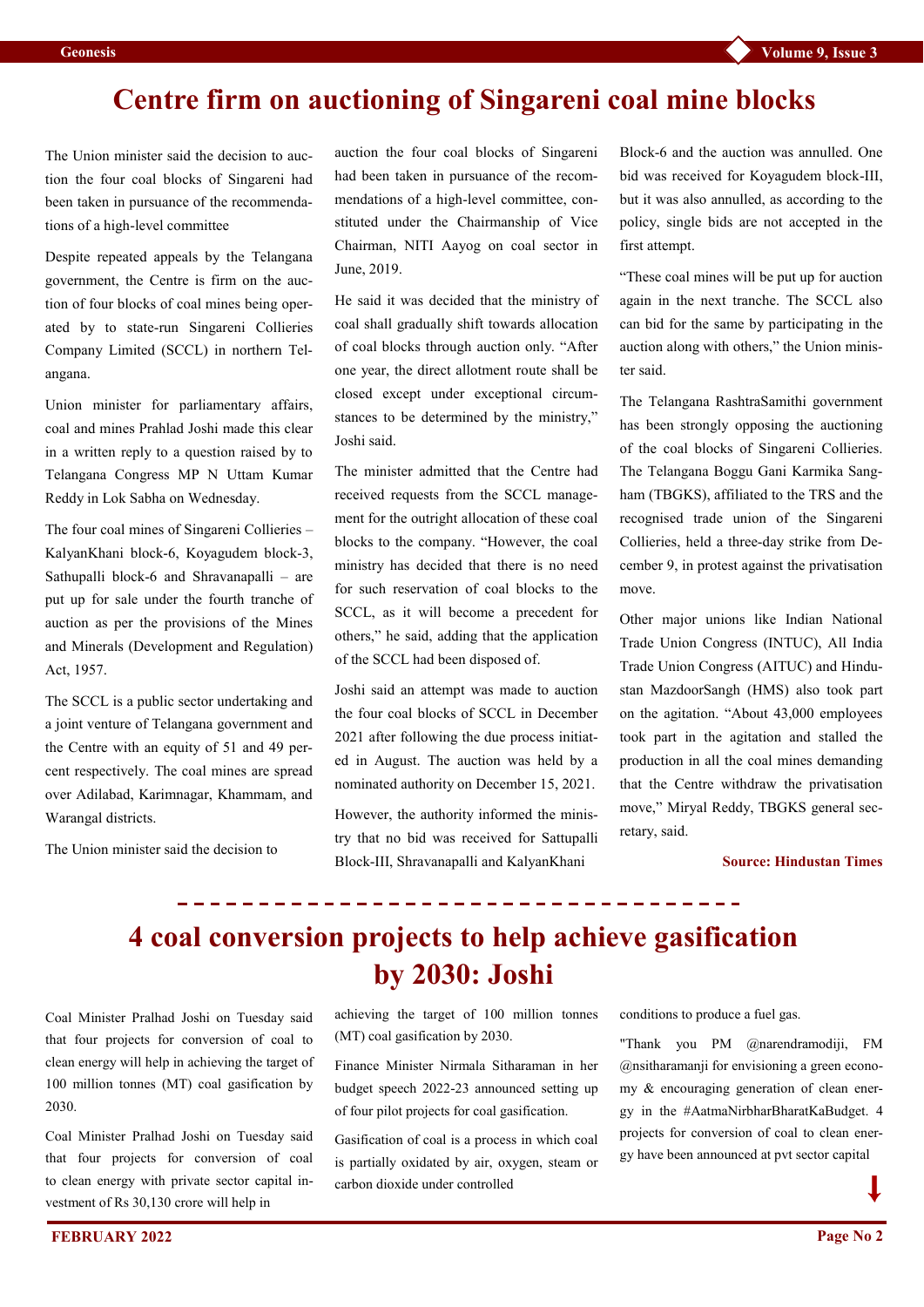investment of Rs 30,130 crore," Joshi said in a tweet.

"These projects will help us achieve the target of 100 MT coal gasification projects by 2030. Not only will this initiative adopt clean coal technology but also help generate employment for population in eastern part of India. #AatmanirbharBharatKaBudget," he tweeted.

These projects will boost domestic production of methanol, dimethyl ether and ammonia, thereby reducing India's import dependency, he said adding that adoption of clean coal technology will help harness this vital natural resource for energy and chemical needs of the nation.

"Boosting Ease of Living, AatmaNirbhar-

BharatKaBudget # will further India's entrepreneurial spirit and lead to enhanced opportunities," he tweeted.

"#AatmaNirbharBharatKaBudget is fueling a billion aspirations," he said.

"Under PM @narendramodiji, #AatmaNirbharBharatKaBudget has been presented by FM @nsitharamanji. The #Budget2022 is balanced, dedicated to realise the aspirations of people and build a New India," he tweeted.

While presenting the 2022-23 Budget in the Lok Sabha, Sitharaman said that "four pilot projects for coal gasification and conversion of coal into chemicals required for the industry will be set up for technical and financial viability".

Joshi had earlier said that India's target to gasify 100 million tonnes of coal by 2030 will entail an investment of over Rs 4 lakh crore.

This 100 MT coal gasification will happen in three phases. In the first phase from 2020 -2024 -- four million tonnes (MT) of coal will be gasified and around Rs 20,000 crore will be invested for the same.

In the second phase -- from 2020-2026 -- 6 MT of coal will be gasified which will involve an investment of Rs 30,000 crore.

In the third phase -- from 2022-2030 -- 90 MT of coal will be gasified and Rs 3.6 lakh crore will be invested for the same.

**Source: Busniess Standard**

### **Privatisation is the way forward to regulate coal industry hit by price hike, shortages, say experts**

Opening up the coal industry to the private sector will help regulate the segment while also making the country self-sufficient in terms of its domestic fuel requirement.

With a rise in coal prices and shortage of supply in the wake of disruptions from Indonesia, the private sector seems like a viable option for the country to emerge from an impending crisis, experts and industry leaders say. "The participation from the private sector is always welcome, as a larger number of participants would not only enhance supply but would also infuse competition," Vinaya Varma, MD, mjunction Services Ltd, said.

However, at present, private sector participation can only be in the form of increased production from the captive blocks. "It will take some time for the commercial miners to kick-start production from the allotted blocks. As a matter of fact, captive coal production has already shown a healthy

growth of over 32 percent year-on-year to around 62 million tons till December 2021," Vinaya Varma told Financial Express Online.

#### **Coal shortage eases a bit, for now**

The shortage of coal that the country's power plants faced during September-October 2021 has eased to some extent, primarily due to decreased power demand in winter, and increased coal production. Coal stock at the power plants has increased to 23 million tonnes as of December 27, 2021, from 9 million tonnes as of October 26, 2021, according to the Central Electricity Authority of India (CEA). But the Ministry of Coal will have to strategise on increasing the production in the country itself before the demand peaks again.

Earlier, in 2020, Prime Minister Narendra [Modi](https://www.financialexpress.com/tag/narendra-modi/) opened up the coal industry to the private sector after removing restrictions on the end use of coal by promulgating Mineral

Laws (Amendment) Ordinance, 2020. This was aimed at meeting the demand of dryfuel in downstream sectors by enabling wider participation in the auction of coal mines. PM Modi had said that India has the world's fourth largest coal reserves, and the country should become a net exporter of coal.

In order to attract investments in coal mining, the government has also reduced upfront payments, relaxed payment schedules and offered rebates in revenue shared with the government for early production. India will spend Rs 500 billion for creating infrastructures around coal mining and the country is targeting gasification of 100 million tonnes of coal by 2030.

#### **Why privatisation?**

Coal from Indonesia accounts for nearly half of India's annual coal imports, and with the country imposing a month-long ban on January 1 on coal exports, India witnessed a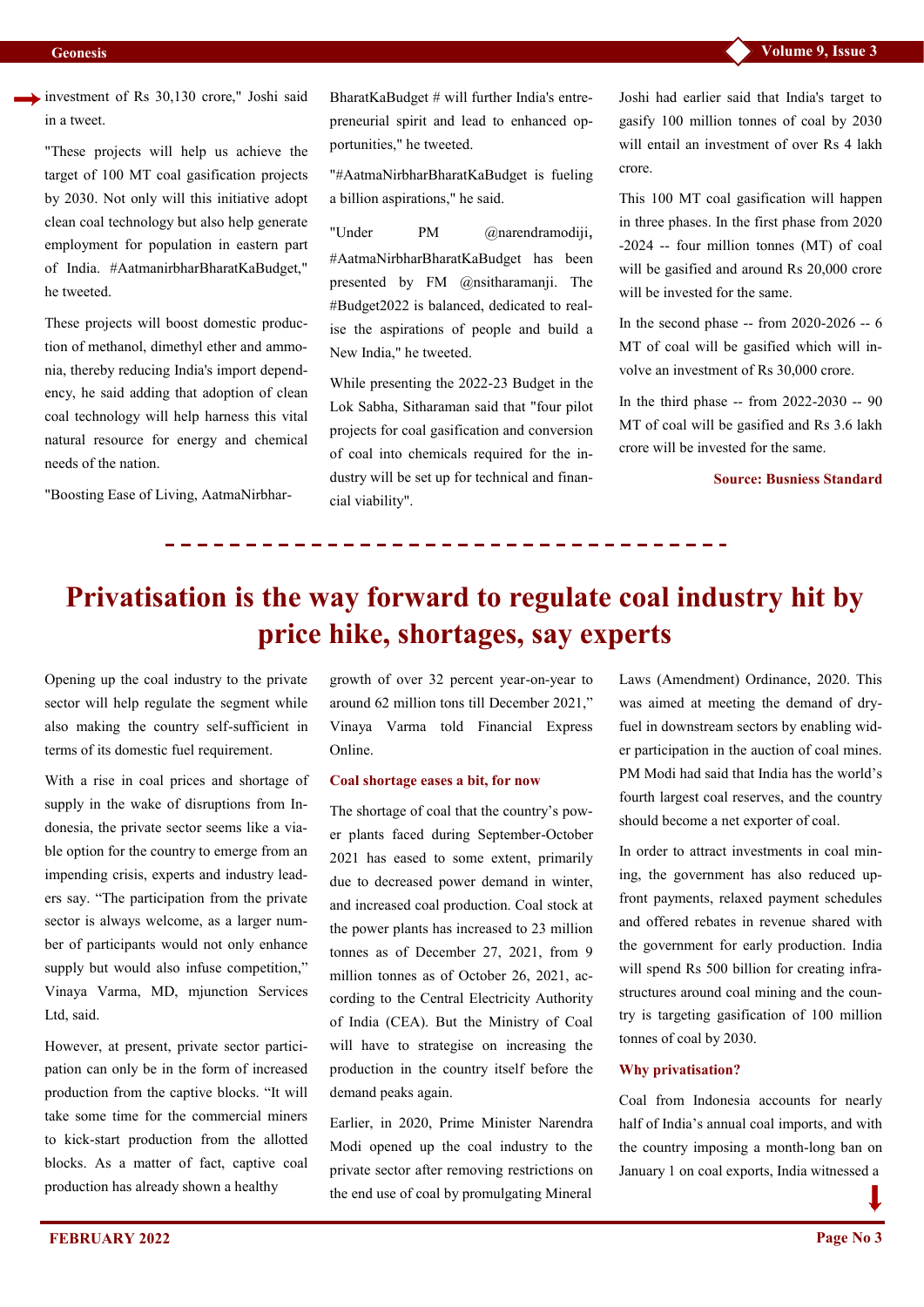sudden surge in prices as also shortage in supply. Even as Indonesia started easing restrictions by January 20 with 139 companies being allowed to ship the fuel overseas, it already has had an impact on the prices and the volatility in the market has created uncertainty for Indian buyers. Also, due to this, the shortage will most likely continue in January and February as it will take time for Indonesia's shipments to return to its usual levels.

According to consultancy firm Argus Media the prices of the popular GAR 4,200 kcal/kg (NAR 3,800 kcal/kg) grade of coal was at a historical high of \$154.21/t on 22 October 2021 after a historical low of \$22.40/t on 11

September 2020. The market was last assessed at \$60.41/t fob Kalimantan on 31 December 2021.

The Indonesian ban on coal exports has had industry players and experts rethink India's dependence on imports and opening up of the sector to private players is one promising step in this direction. However, this will take time to show results. Madan Sabnavis, Chief Economist, [Bank of Baroda,](https://www.financialexpress.com/market/stock-market/bank-of-baroda-stock-price/) said, "Private participation will help but that would take time for output to materialize.

There has been interest shown by private players which should help to augment supply. However, the economic viability in the long run for use of coal as fuel is the main

issue. Also given the change in focus to renewables, the interest may be limited as potential investors will weigh options."

Even when the private entities are allowed to enter the industry now, a lot of regulatory work stalls the process, a private sector executive who wishes to remain anonymous, told Financial Express Online.

Also, privatisation will further give a boost to competitiveness in the segment. "While in the short run, Coal India will run the show since it sets price benchmark, going forward, prices will be more competitive," said Madan Sabnavis.

**Source: Financial Express**

### **Tata Steel arm to buy govt stake in NeelachalIspat for Rs 12,100 crore**

This is the first time a public sector steel manufacturing company has been privatised in India.

In its second acquisition of a public sector undertaking (PSU) within a week, the Tata group has bagged a majority stake in [NeelachalIspat](https://www.business-standard.com/topic/neelachal-ispat) Nigam (NINL), giving a strong push to the government's privatisation drive, showcasing the interest of marquee private sector investors in the Centre's assets.

The Alternate Mechanism, comprising Union Ministers Nitin Gadkari, Nirmala Sitharaman, and PiyushGoyal, approved the divestment of the 93.7 per cent stake held in [NINL](https://www.business-standard.com/topic/ninl) by four central PSUs and two [companies](https://www.business-standard.com/companies) of the Odisha government, to [Tata Steel](https://www.business-standard.com/topic/tata-steel) Long Products (TSLP) at an enterprise value of Rs 12,100 crore.

The reserve price for the PSU was set at Rs 5,616.97 crore, and approved by the Cabinet Secretary-headed Core Group of Secretaries

on Divestment. The Tata Group arm beat bids submitted by two other bidders, including a consortium of Jindal Steel & Power and Nalwa Steel and Power, and JSW Steel.

As the Centre does not directly own any stake in NINL, the sale will not lead to any divestment receipts for the exchequer.

[Tata Steel](https://www.business-standard.com/topic/tata-steel) owns a 74.91 per cent stake in [Tata Steel](https://www.business-standard.com/topic/tata-steel) Long Products. The buyer will pay 10 per cent of the bid amount which will be deposited in an escrow account. Based on the bidders' demand, the government amended the earlier clause of depositing 100 per cent of the bid amount on the date of execution.

On the closure date of the transaction, shares will be transferred to the new buyer and the balance will be utilised in accordance with the waterfall agreement signed among the selling shareholders. Part-sale proceeds would be infused into the company to the extent of the liabilities, which will

be set-off and the balance in the escrow account will be given to selling shareholders proportional to their shareholding.

According to the preliminary information memorandum, the amount paid by the bidder would be used towards settling labour dues, operational creditors, commercial lender debt, promoter debt and purchasing of 93.7% of shareholding of NINL.

According to a statement, the Letter of Intent (LoI) is being issued to Tata Steel Long Products, inviting it to sign the share purchase agreement.

["NINL](https://www.business-standard.com/topic/ninl) represents a critical and strategic acquisition for TSLP with around one million tonne (mt) per annum of steelmaking capacity, 2,500 acres of land for future growth and iron ore reserves of around 100 mt. Tata Steel lost no time in outlining an expansion plan. The acquisition of NINL provides a significant opportunity for Tata

**Page No 4**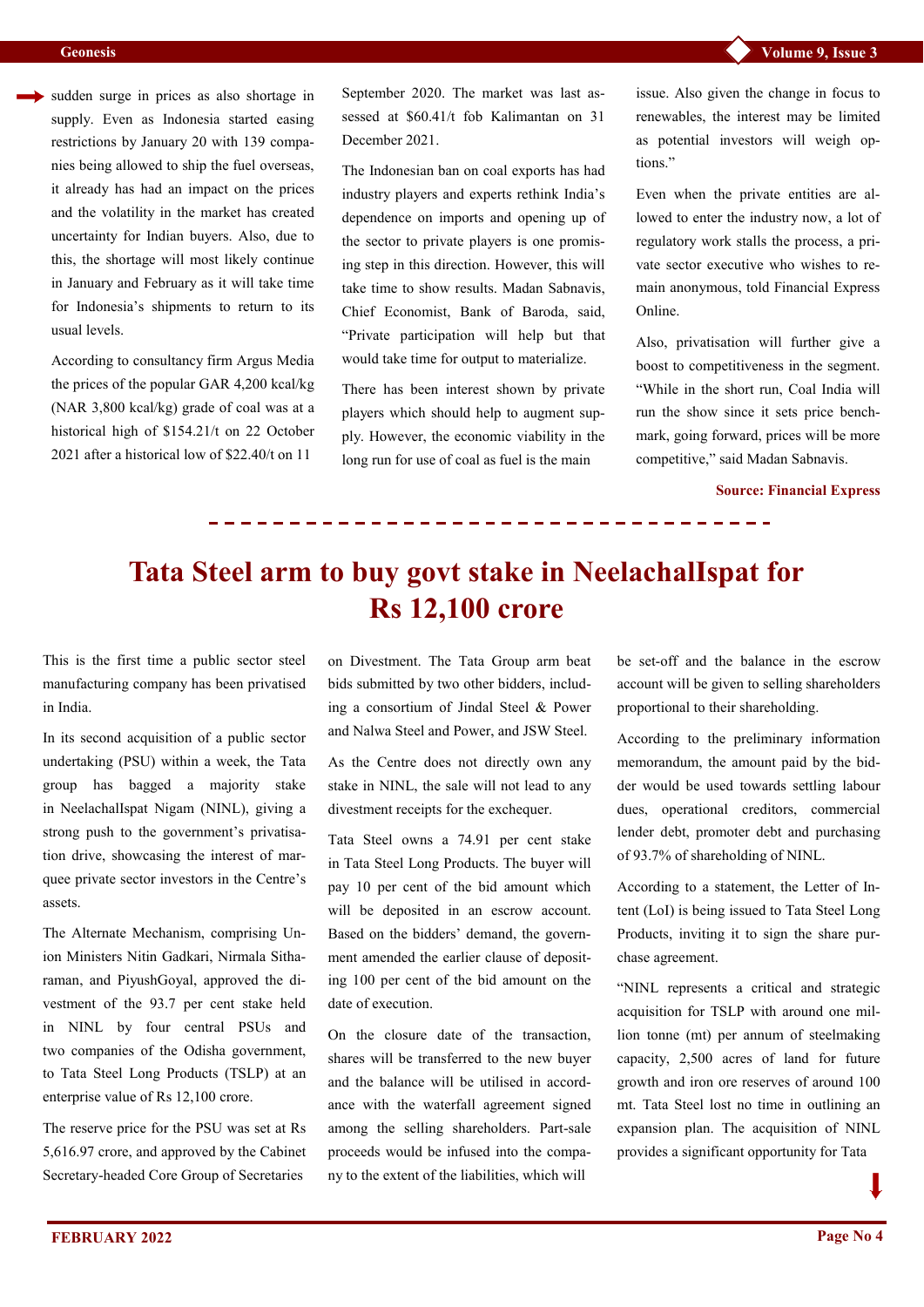Steel to not only restart the 1 mt per annum steel plant expeditiously but also begin work immediately to build a 4.5 mt per annum state-of-the-art long products complex in the next few years, and further expand it to 10 million tonne by around 2030," the company said.

Tata Steel said that the total consideration of Rs 12,100 crore reflects the enterprise value (including all recorded liabilities) as part of the acquisition of 93.7 per cent equity stake in NINL.

The company said that the acquisition was being financed through a combination of internal accruals and bridge loans which were expected to be paid down through internal generation of Tata Steel over the next few quarters.

"The transaction is scheduled for closure within the next couple of months as per the process timelines announced by DIPAM and Government of India," Tata Steel further said.

"The biggest advantage of privatisation will be to the local economy as the strategic buyer will be able to revive a closed plant, bring in modern technology, best managerial practices and infuse fresh capital, which will help in augmenting the capacity of the plant," the Ministry of Finance said in a statement.

"This will help in creating new jobs by creation of ancillary industries and supplier's network," the statement added.

This is the first time a public sector steel manufacturing company has been privatised in India.

The new buyer will have to retain employees of NINL for one year.

The buyer will also be bound to follow the terms of the voluntary retirement scheme applicable for central PSUs, whenever such a decision is taken.

As reported by Business Standard earlier, the government had acceded to most demands of bidders, including reducing the lock-in period for sale of assets, excluding land and mining leases to one year from the date of completion of sale, from the earlier three years proposed by the government.

The promoter of NINL is MMTC, with the PSU owning 49.78 per cent stake in the firm State-owned National Mineral Development Corporation owns 10.10 per cent, and MECON and Bharat Heavy Electricals hold 0.68 per cent each. Odisha governmentowned Industrial Promotion and Investment Corporation of Odisha (IPICOL) and Odisha Mining Corporation (OMC) own 12 per cent and 20.47 per cent stake in NINL.

The reserve price for the PSU was set at Rs 5,616.97 crore, and approved by the Cabinet Secretary-headed Core Group of Secretaries on Divestment.

The Tata Group arm beat bids submitted by two other bidders, including a consortium of Jindal Steel & Power and Nalwa Steel and Power, and JSW Steel. As the Centre does not directly own any stake in NINL, the sale will not lead to any divestment receipts for the exchequer.

Tata Steel owns a 74.91 per cent stake in Tata Steel Long Products. The buyer will pay 10 per cent of the bid amount which will be deposited in an escrow account. Based on the bidders' demand, the government amended the earlier clause of depositing 100 per cent of the bid amount on the date of execution.

On the closure date of the transaction, shares will be transferred to the new buyer and the balance will be utilised in accordance with the waterfall agreement signed among the selling shareholders. Part-sale proceeds would be infused into the company to the extent of the liabilities, which will be set-off and the balance in the escrow

account will be given to selling shareholders proportional to their shareholding.

According to the preliminary information memorandum, the amount paid by the bidder would be used towards settling labour dues, operational creditors, commercial lender debt, promoter debt and purchasing of 93.7% of shareholding of NINL.

According to a statement, the Letter of Intent (LoI) is being issued to Tata Steel Long Products, inviting it to sign the share purchase agreement.

"NINL represents a critical and strategic acquisition for TSLP with around 1 mtpa of steelmaking capacity, 2,500 acres of land for future growth and iron ore reserves of around 100 mt. Tata Steel lost no time in outlining an expansion plan. The acquisition of NINL provides a significant opportunity for Tata Steel to not only restart the 1 mt per annum steel plant expeditiously but also begin work immediately to build a 4.5 mtpa state-of-the-art long products complex in the next few years, and further expand it to 10 mt by 2030," the firm said.

- Other bidders included consortium of Jindal Steel & Power and Nalwa Steel and Power; and JSW Steel
- Reserve price was set at Rs 5,617 crore
- NINL owes debt and liabilities of over Rs 6,600 crore
- LoI is being issued to Tata Steel Long Products
- Employee lock-in period to be one year; staff dues to be given highest priority
- As the Centre does not directly own any stake in NINL, the sale will not lead to any divestment receipts for the exchequer.

**Source: The Print**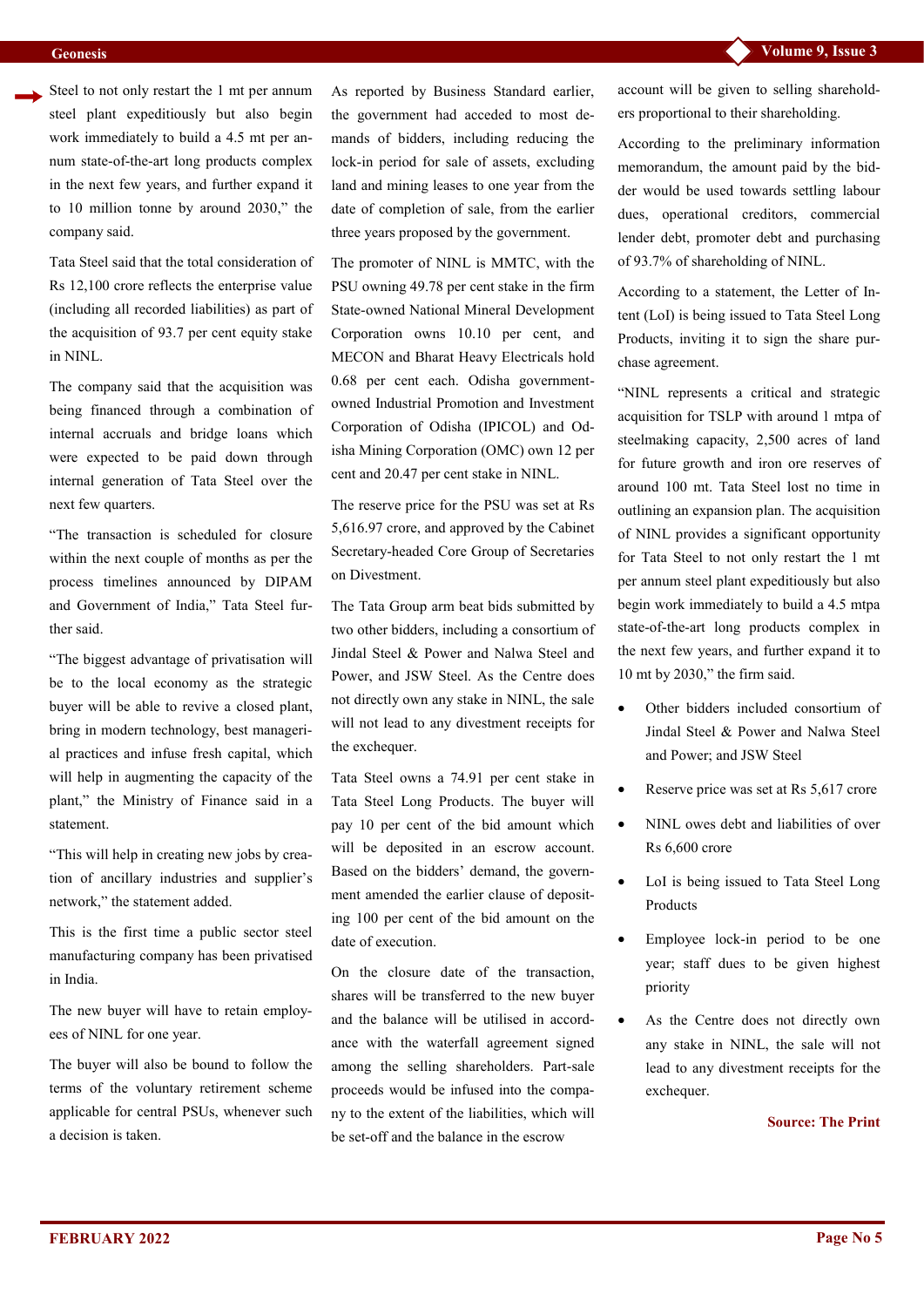### **Restrictions on iron ore industry hampers socio-economic growth of Karnataka**



- The Karnataka Iron ore industry continues to face the brunt of a 10-year-old mechanism imposed on the local mining industry which is also restricting the socio-economic development of the state.
- Karnataka is the only state in India to impose such restrictions on the exports of iron ore from the state or sell iron ore freely to all buyers in India. This is causing sub-optimal growth of the local iron-ore industry as selective buying by consumers impacts the overall economy of the state.
- At a time, when India can benefit hugely by being competitive in the world trade as demand for iron ore surges globally commanding a price of \$122 per tonne, NMDC, a government of India owned mineral producer, has cut down its iron ore price by Rs 500 per tonne (Rs 300 per tonne in Karnataka and Rs 200 per tonne in Chhattisgarh). This has reduced the iron ore price in Karnataka to Rs 3,233 per tonne for Fe 62.5 grade iron ore. At the same time, miners operating in Odisha have hiked their iron ore price by Rs 250 per tonne owing to the market condition and are selling their ore at Rs 7,183 per tonne.
- Mineral-rich states like Odisha are driven as per the market conditions as it

has open trade practices that are not dominated by domestic buying patterns. This leads to fair competition and appropriate revenue to the exchequer. On the other hand, the iron ore sector in Karnataka is majorly impacted by the iron ore major NMDC's pricing pattern

- Karnataka is the only state in India that has restrictions on exports without any alternate avenues for miners to sell their iron ore. This forces them to sell the mined ore only domestically as per the pricing pattern set by the major iron ore producer NMDC which captures the largest market share with almost 14 Mt per annum. The irony of the whole thing is that the buyers in Karnataka are free to import iron ore or buy from other sources including from captive mines.
- Due to the one-sided opening of the Karnataka market, there is an inflow/import of around 3.2 Mt of iron ore in the state. This is creating an artificial oversupply and pressure on the private miners to reduce prices beyond market levels. Currently, the unsold iron ore stocks lying in Karnataka is to the tune of around 4.25 Mt.
- Karnataka, which already is losing heavily to the tune of Rs 8,000 crore per annum because of the disparities, is

now staring at a further loss of Rs 700 crore per annum due to restrictions on the trade of iron ore and price reduction by NMDC. Given the demand and supply scenario of iron ore, there is no reason for such price cut by NMDC, but its actions raise questions on whether the mining major which is under the Ministry of Steel has taken such a step under the influence of the steel sector.

- The state of Karnataka has an annual demand of 37 MT of iron ore while the production in the state is 42 MT, which is already in surplus to the state demand. If NMDC keeps up with the same price, the other miners in the state will have no option but to reduce the price of iron due to a conditional restriction of the export ban imposed by the honorable Supreme Court on the state's iron ore sector almost a decade ago.
- When will the state government acknowledge this issue and take a strong step to safeguard its interest? Imagine the day when the loss incurred to the state exchequer from the iron ore industry will rise multi-fold, impacting Karnataka's vast numbers of unemployed and impoverished mining dependents; and the price of iron ore in Karnataka is 110-120 per cent lower than the international iron ore prices.

#### **Source: Free Press Journal**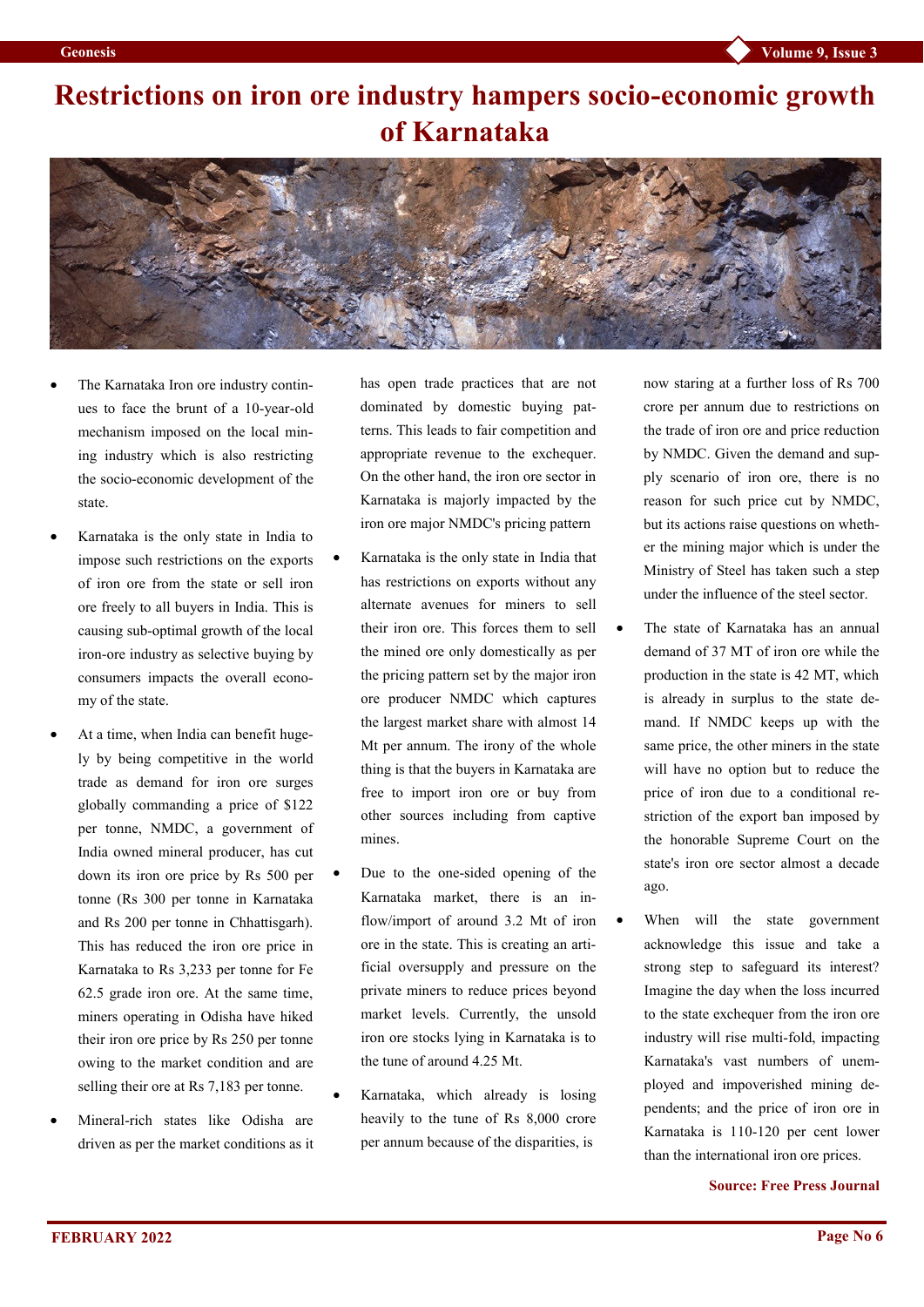### **Mining on the Shifty Sands of Goan Politics After a decade of uncertainty, mining features less prominently in the electoral rhetoric of Goa's politicians**

- After a decade of uncertainty, mining features less prominently in the electoral rhetoric of Goa's politicians, reflecting perhaps the waning influence of the sector.
- The Bharatiya Janata Party (BJP)-led state government faces strong antiincumbency in the February 2022 state elections.
- The Goa government has repeatedly erred on the mining issue, according to the Supreme Court. Civil society activists say the government's latest attempt at restarting the mining sector by auctioning old dumps is another mistake.

In the run-up to the 2022 state elections, the Bharatiya Janata Party (BJP) leader PramodSawant-led state government has made a slew of announcements towards resuming iron ore mining in the western Indian coastal state of Goa: a new stateowned corporation, mineral exploration, and its latest, [a policy](https://www.hindustantimes.com/india-news/will-help-resume-mining-says-goa-cm-on-new-policy-to-export-iron-ore-dumps-101640778323928.html) that would facilitate the auction of low-grade iron ore sitting in little hillocks created from unmarketable ore piled over decades.

The chief minister who hails from the mining belt hoped this would see the state through the next few years.

"Of all the state government's short-lived plans, this has to be the shortest," said Claude Alvares of Goa Foundation in a [press conference](http://goafoundation.org/goa-govts-new-dump-mining-policy/) on 31 December 2021, responding to the government's latest plan.

The environmental group has led a decadelong battle against illegal mining that climaxed in the landmark 2014 Supreme Court [judgment.](http://www.indiaenvironmentportal.org.in/files/supreme%20court%20order%20_%20mining%20_%20goa%20_%2021%20April%202014.pdf) The extraction and exports of iron ore, both bane and boon for this small coastal state, had already been stopped in 2012, resumed briefly in 2015, only to be stopped again in 2018.

The environmental activists say that the new policy was "unconstitutional and illegal" and in possible contempt of a high court or[der](https://indianexpress.com/article/cities/goa/hc-interim-stay-25-lakh-tonnes-minerals-mined-mnl-south-goa-7645480/) which, on 27 November 2021, had stayed dispatch from any dumps.

"The so-called dump mining policy has been announced solely to salvage the reputation of the BJP government which is approaching Assembly elections without any clue on how mining may restart in the state, after almost four years since it was halted by Supreme Court's orders."

Claude Alvares of Goa Foundation

Alvares added that the policy is ill-timed too, since it would lapse as soon as the code of conduct came into force, which it did a week later, on 8 January, when elections for Goa's 40-member Legislative Assembly were announced. The voting will take place on 14 February this year while the results will be declared on 10 March.

#### **Mining History of Goa**

Leading up to the historic 1967 opinion poll that voted for an independent Goa, three of the state's biggest miners joined hands to [produce](https://timesofindia.indiatimes.com/city/goa/sifting-opinion-poll-facts-from-fiction/articleshow/62641467.cms) an 'anti-merger' Marathi newspaper. It had seen its share of highs and lows in a six-decade history. The seesaw ride of the last decade, however, has been particularly trying for the industry, Goa's last three governments, and four chief ministers.

In 2012, the late Manohar Parrikar, playing the anti-corruption crusader, led the BJP to its first majority in Goa. Driven by China's insatiable appetite, annual exports had grown from [about 16 million tonnes in 2000](https://moef.gov.in/wp-content/uploads/2018/08/Report-of-the-CEC-in-IA-NO.-435-of-2012..pdf)- [2001 to 46.85 million tonnes in 2010](https://moef.gov.in/wp-content/uploads/2018/08/Report-of-the-CEC-in-IA-NO.-435-of-2012..pdf)-11, overwhelming infrastructure, regulatory mechanism, and locals, who were forced to

put up with ore laden trucks, including some of their own, roaring past their homes round the clock.

Goa has banked on its natural and logistical advantages to build an iron ore industry that was its economy's mainstay until it discovered tourism, and more recently, casinos and real estate. The mining lobby has played a significant role in deciding the political fate of Goa, from before its liberation from Portuguese rule and since, in the choice of its first chief minister, its veto to a merger with Maharashtra, in the making and breaking of coalition governments.

#### **What Had Parrikar Promised?**

Parrikar had promised to regulate the sector and reduce petrol prices. As opposition leader and chair of the Public Accounts Committee (PAC) of Goa's Legislative Assembly, he had accused the then Congress government of turning a blind eye and being complicit in these excesses. His report held the then chief minister [DigambarKamat,](https://www.thehindu.com/news/national/other-states/ousted-pac-chief-to-come-out-with-parrikar-accounts-committee-report/article2523752.ece) who was also the minister of mines, of being directly guilty in some instances.

A decade later, campaigning for his seventh consecutive term as Margao MLA (Member of Legislative Assembly), Kamat waives his vindication – a letter from the state's mines and geology department he's got through RTI (Right to Information Act) that says, ["There is no PAC report, as the draft](https://www.thehindu.com/news/national/other-states/ousted-pac-chief-to-come-out-with-parrikar-accounts-committee-report/article2523752.ece)  [report was not adopted by the committee and](https://www.thehindu.com/news/national/other-states/ousted-pac-chief-to-come-out-with-parrikar-accounts-committee-report/article2523752.ece)  [hence was not presented to the House."](https://www.thehindu.com/news/national/other-states/ousted-pac-chief-to-come-out-with-parrikar-accounts-committee-report/article2523752.ece) The document which had prompted the department to file police complaints, resulting in charges framed against the former chief minister, doesn't officially exist.

"This is a fraud on the legislature, a fraud on the people of Goa," Kamat told Mongabay-India.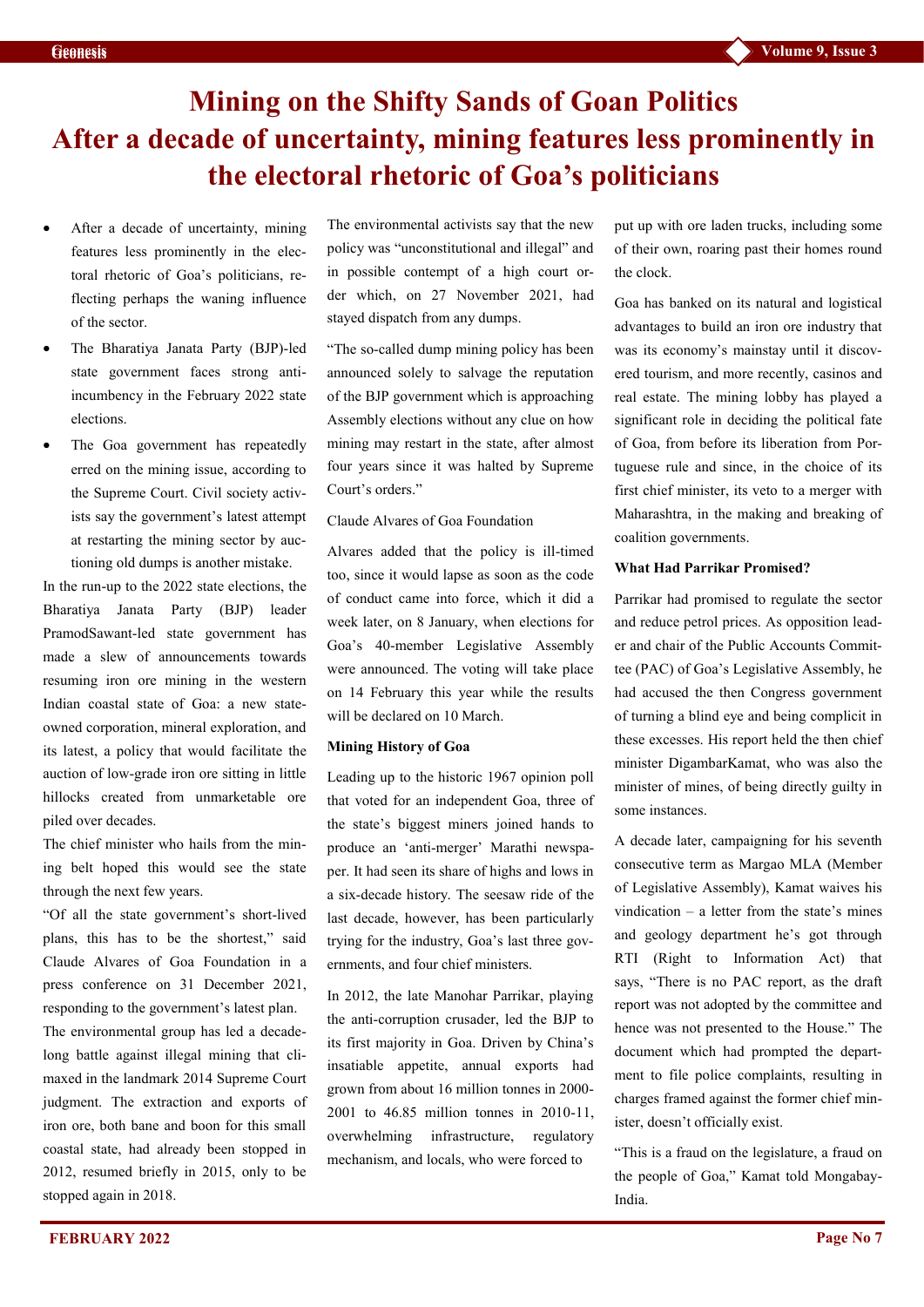#### **Why Doesn't the Report Exist?**

The reason this report, drafted after 27 meetings of seven legislators from across parties, "does not exist" is because the then Congress speaker, Pratap Singh Rane (also indicted in this draft report) would not allow it to be tabled on grounds that four of the members had not signed on it. Media reports from that time claim Rane's successor, BJP leader [RajendraArlekar](https://timesofindia.indiatimes.com/city/goa/Arlekar-Nothing-wrong-in-accepting-public-accounts-committee-report/articleshow/17069434.cms?from=mdr) (now governor of Himachal Pradesh) had accepted and forwarded this report to the government, which at the time was led by Parrikar.

"I have no idea about this (Arlekar accepting the report). That the PAC (report) did not exist was what the Legislature Secretariat told us in response to the former CM Kamat's RTI request."

Vivek H P, the IAS officer who heads the state's Directorate of Mines and Geology department.

#### **The Politics of Mining**

Five-time CM and 11-time legislator from Poriem, Pratap Singh Rane is being persuaded to bring an end to his 50-year career and [ceding control of his constituency](https://www.hindustantimes.com/india-news/goa-bjp-govt-to-confer-lifelong-cabinet-status-on-veteran-cong-leader-pratapsingh-rane-101641539744786.html) by his son ViswajitRane, Valpoi legislator and minister in the BJP government. Father and son were both in Congress when Goa police's special investigation team decided to investigate a bribery allegation from a miner in 2014. The case [was closed for lack](https://www.heraldgoa.in/Goa/SIT-files-closure-report-in-Dahej-Minerals-case-against-Ranes/125493) of evidence three years later. By then, junior Rane had dumped the Congress and returned after a bypoll as Parrikar's health minister.

Over the next two years, the BJP, which had only won 13 of 40 assembly seats, would welcome 12 Congress legislators into the party.

Poriem and Valpoi are part of the western stretch that starts from the Bicholim in the north, runs through Mayem, CM Pramod-Sawant's constituency Sanqulim, Sanguem, Curchorem, Sanvordem and then to Cancona, rural constituencies whose significant population, including its politicians, are dependent on iron ore mining. As port towns, Vasco and Mormugao would also count. However, exempting Ranes, who are influential landlords of their areas, neither 2012 nor 2017 suggests that mining impacted individual election outcomes here and 2022 may be no different.

**Source: MONGABAY**

### **State looks to mine diamonds at Upparapalli in Kadapa district**

The State government has decided to grant a composite licence through competitive bidding to explore diamond mines at Upparapalli, a nondescript village in Kadapa district.

The Mines and Geology Department will invite tenders by the end of this month.

The decision comes after a preliminary survey by the Geological Survey of India (GSI) has hinted at the presence of diamonds at Upparapalli. The GSI has already conducted G-4 studies (Reconnaissance Survey).

"The government has given its nod to invite the tenders. A composite lease will be given to the successful bidder, who will take up the survey to pinpoint the regions where diamonds are present in abundance," says V.G. Venkat Reddy, Vice Chairman and Managing Director, Mines and Geology Department.

The successful bidder has to take up G-3 (Preliminary Exploration), G-2 (General Exploration), and G-1 (Detailed Exploration) surveys. These will help in assessing the level at which the ores are available in those blocks.

The successful bidder will have to bear the expenses of the surveys. The bidder will be given two to five years to complete the surveys.

The G-4 studies have shown that diamonds are available in the area. As per the estimates, diamonds are available within a radius of 37.65 sq km in the Upparapalle area. The river basins of the Penna and the Krishna are said to have once harboured large diamond mines.

#### **Act amended**

There was a ban on issuing licence for diamonds exploration based on the G-4 surveys. However, the Union government had recently amended the Mines and Minerals, Development and Regulation (MNDR) Act to allow leasing of mines as per the G-4 survey to increase revenue.

Following the amendment, the State government has turned its attention to explore diamond and gold reserves.

"As the surveys involve huge investment, the Centre thought of roping private agencies, and to facilitate this, the Centre has amended the Act. A six-member high-power committee has sanctioned permission for the survey at Upparapalli," according to the officials.

**Source: The Hindu**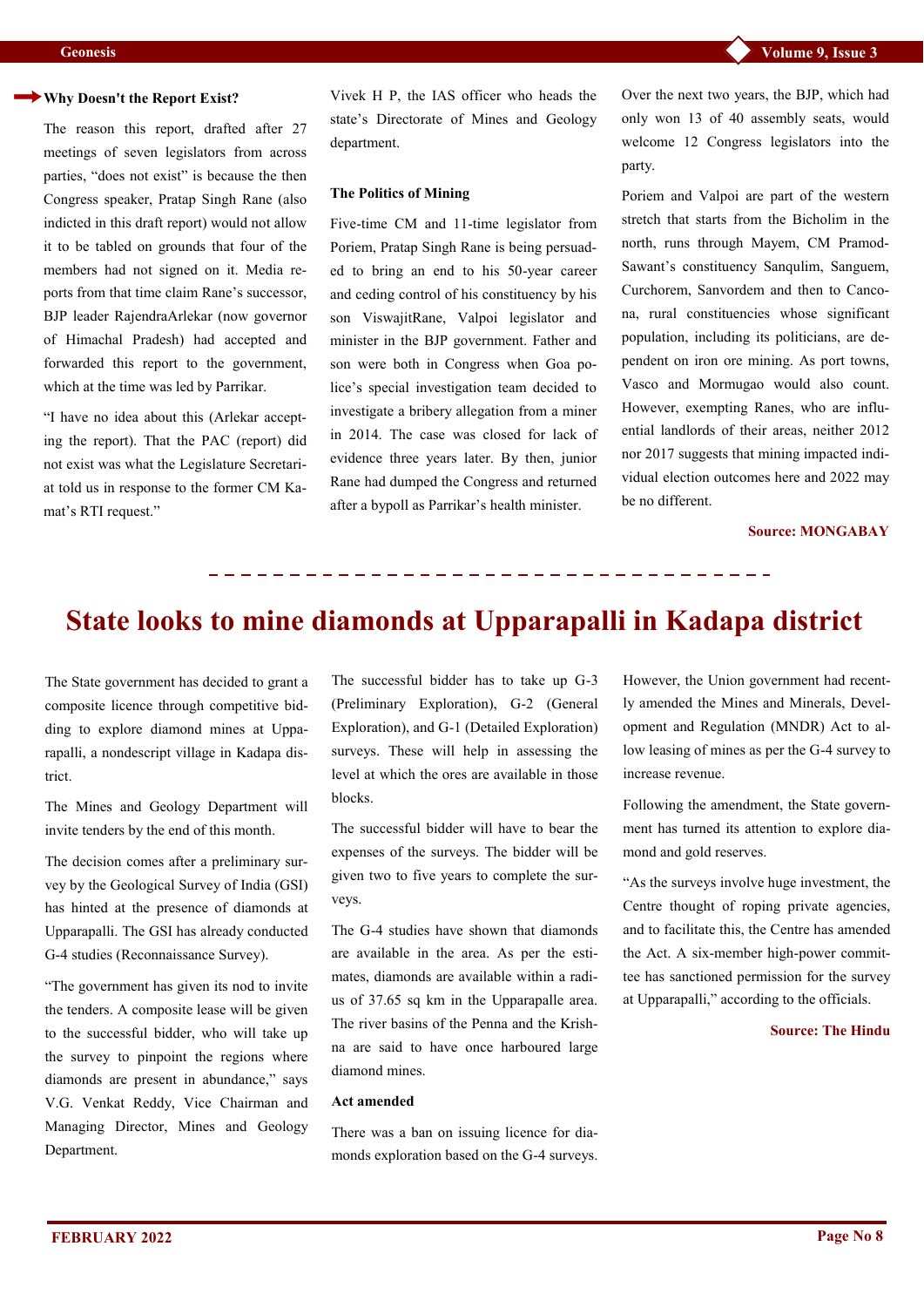### **Saudi Arabia to auction up to three mining licences in 2022 - minister**

Saudi Arabia is planning to auction up to three mining licences in 2022, including Khnaiguiyah mines where zinc and copper deposits are estimated at around 26 million tonnes, the kingdom's mining minister said on Wednesday.

The licences will be awarded under a new mining law that came into effect in January 2021 and which aims to accelerate foreign investment in the sector as part of efforts to diversify the economy away from hydrocarbons.

"Khnaiguiyah will be first," Bandar Alkhorayef, Saudi Arabia's Mining and Industry Minister said, adding that the bidding process would start by the end of this quarter, or beginning of the second quarter.

The minister, who was speaking in an interview with Reuters on the sideline of an international mining conference held in Riyadh, said the bidding, including the prequalification phase, would take around six months.

He added that another two locations would be auctioned depending on technical validation, saying they were aiming for "three... more or less, but yes, this requires some technical validation."

Riyadh's efforts to build an economy that does not largely rely on oil and state subsidies involves a shift towards mining vast untapped reserves of bauxite, the main source of aluminium, as well as phosphate, gold, copper and uranium.

The government estimates the kingdom's unused mineral resources to be valued at 5 trillion riyal (\$1.33 trillion).

The kingdom's energy minister told the same conference on Wednesday that Saudi Arabia, the world's biggest exporter of crude oil, is

planning to use its vast uranium resources to develop a nuclear power programme. Riyadh has said it aims to create more than 200,000 direct and indirect jobs in the mining sector by 2030.

There will be a designed legal framework for those licences, the minister said. "So there will be certain activities that will be offered by the bidder and that's how we will evaluate the bids."

Bidders may focus either on technology, a contribution to the local community or other criteria, he said. It's a complicated formula but it allows the government to evaluate the different bids on multiple elements and KPIs (key performance indicator), he said.

**Source: Gulf News**

# **No quarrying in Gidhmuri-Paturia, Madanpur South coal blocks: Baghel to Centre**

Gidhmuri-Paturia and Madanpur South coal blocks in Chhattisgarh come under Lemru Elephant Reserve area.

**RAIPUR:** Chhattisgarh chief minister BhupeshBaghel in a virtual meeting with union coal and mines minister Prahlad Joshi on Friday said Gidhmuri-Paturia and Madanpur South coal blocks will not be considered for auction and quarrying as both of them come under Lemru Elephant Reserve area

"Gidhmuri-Paturia coal block and Madanpur South coal block would not be considered for auction and quarrying as both the coal blocks come under Lemru Elephant Reserve area", said Chief Minister during

#### the meeting.

The chief minister added that as many as 39 mines have been identified in the limits of Lemru Elephant Corridor and the question of quarrying in these mines does not arise, officials said on Saturday.

"No further activities would take place in the mines falling under this area which were found by Chhattisgarh or other states. Information regarding the same has already been sent to the Government of India, when the Lemru Elephant Reserve was published," he said.

Sudeip Shrivastva, an environmental lawyer commenting on Baghel's statement said the

decision of Chhattisgarh government asking the Centre to withdraw GidhmuriPaturia and Madanpur South Coal Blocks from mining list is certainly a good one but they also need to answer as to why Parsa, Kete Extension, Tara and Parsa (East) and KeteBasan (PEKB) blocks have been kept out of Final Reserve Boundary.

"Except PEKB, all these blocks were part of proposed 3827 sq km Lemru Reserve. Tara has dense forest mostly and Kete Extension is 98% dense forest. Like Chhattisgarh, Rajasthan too ask for alternate block in Madhya Pradesh which will reduce transporting cost as well. But it seems private corporate are